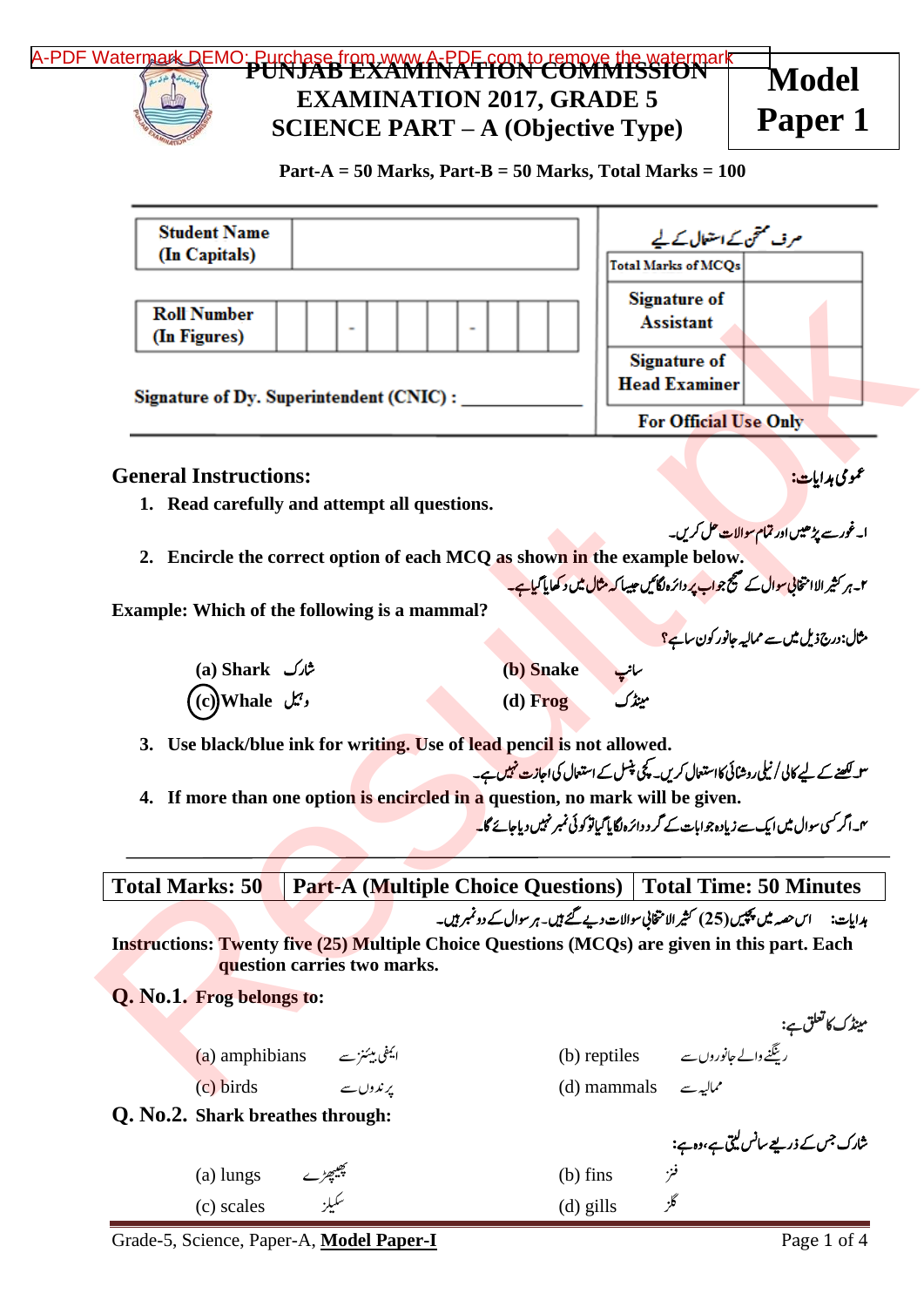# **Q. No.3. Classification of animals helps us to know about their:**

| Chassincation of annihas helps as to know abo                          | حانوروں کی گروہ بندی ہمیں ان کے بارے میں کیاجاننے میں مد د دیتی ہے؟                                                                                                                                                                                                                                                                                                                                                                        |
|------------------------------------------------------------------------|--------------------------------------------------------------------------------------------------------------------------------------------------------------------------------------------------------------------------------------------------------------------------------------------------------------------------------------------------------------------------------------------------------------------------------------------|
| (a) weight<br>وزن                                                      | مشابهتيں<br>(b) similarities                                                                                                                                                                                                                                                                                                                                                                                                               |
| (c) number<br>تعداد                                                    | رنگ<br>$(d)$ colour                                                                                                                                                                                                                                                                                                                                                                                                                        |
| Q. No.4. Apple plant belongs to:                                       |                                                                                                                                                                                                                                                                                                                                                                                                                                            |
|                                                                        | سیب کے پودے کا تعلق ہے:                                                                                                                                                                                                                                                                                                                                                                                                                    |
| (a) fungi $\qquad \qquad \qquad \in \mathfrak{b}$                      | کونیفرز سے<br>(b) conifers                                                                                                                                                                                                                                                                                                                                                                                                                 |
| ڈائی کاٹس سے<br>(c) dicots                                             | مونوکاٹس سے<br>(d) monocots                                                                                                                                                                                                                                                                                                                                                                                                                |
| Q. No.5. Number of petals in a flower of monocot plant may be:         |                                                                                                                                                                                                                                                                                                                                                                                                                                            |
|                                                                        | مونوکاٹ <mark>پودے کے پھول میں پتیوں کی تعداد ہوسکتی ہے:</mark>                                                                                                                                                                                                                                                                                                                                                                            |
| $(a)$ 4<br>(c) 8                                                       | (b) 6<br>$(d)$ 10                                                                                                                                                                                                                                                                                                                                                                                                                          |
| Q. No.6. The group which belongs to microorganisms is:                 |                                                                                                                                                                                                                                                                                                                                                                                                                                            |
|                                                                        | گروہ جومائیکر دآر گزمز سے تعلق رکھتاہے،دہ ہے :                                                                                                                                                                                                                                                                                                                                                                                             |
| (a) insects $\qquad \qquad \angle \mathcal{L}$ یڑے مگوڑے               | $\begin{array}{ c c c }\hline \textbf{1} & \textbf{1} & \textbf{1} & \textbf{1} & \textbf{1} & \textbf{1} & \textbf{1} & \textbf{1} & \textbf{1} & \textbf{1} & \textbf{1} & \textbf{1} & \textbf{1} & \textbf{1} & \textbf{1} & \textbf{1} & \textbf{1} & \textbf{1} & \textbf{1} & \textbf{1} & \textbf{1} & \textbf{1} & \textbf{1} & \textbf{1} & \textbf{1} & \textbf{1} & \textbf{1} & \textbf{1} & \textbf{1} & \text$<br>(b) birds |
| $(c)$ virus<br>وائز س                                                  | مماليه<br>(d) mammals                                                                                                                                                                                                                                                                                                                                                                                                                      |
| Q. No.7. Which of the following is the cause of infection in our body? |                                                                                                                                                                                                                                                                                                                                                                                                                                            |
|                                                                        | مندر جہ ذیل میں سے کون <mark>کی چیز ہ</mark> ارے جسم میں انفیکشن کی وجہ ب <del>نتی ہے؟</del>                                                                                                                                                                                                                                                                                                                                               |
| ويكسينز<br>(a) Vaccines                                                | $\mathcal{L} = \mathcal{L}^2/Z$<br>(b) Germs                                                                                                                                                                                                                                                                                                                                                                                               |
| (c) Antibiotics (c)                                                    | اینٹی باڈیز<br>(d) Antibodies                                                                                                                                                                                                                                                                                                                                                                                                              |
| Q. No.8. Dengue fever spreads by:                                      |                                                                                                                                                                                                                                                                                                                                                                                                                                            |
|                                                                        | ڈینگی بخار <i>کس سے پھی</i> لیا ہے ؟<br>مص <sub>حی</sub><br>شہد کی مکھی                                                                                                                                                                                                                                                                                                                                                                    |
| (a) mosquito                                                           | (b) house fly                                                                                                                                                                                                                                                                                                                                                                                                                              |
| بكطح<br>$(c)$ wasp                                                     | (d) honey bee                                                                                                                                                                                                                                                                                                                                                                                                                              |
| Q. No.9. Poisonous gases are produced when:                            |                                                                                                                                                                                                                                                                                                                                                                                                                                            |
|                                                                        | زہر ملی گیسیں پیداہوتی ہیں جب:                                                                                                                                                                                                                                                                                                                                                                                                             |
| (a) buildings are constructed                                          | عمار تيں تغمير ہوتی ہيں                                                                                                                                                                                                                                                                                                                                                                                                                    |
| (b) soil erosion takes place                                           | زینی کٹاؤہو تاہے                                                                                                                                                                                                                                                                                                                                                                                                                           |
| $(c)$ garbage is burnt                                                 | کوڑاکر کٹ جلاتے ہیں                                                                                                                                                                                                                                                                                                                                                                                                                        |
| (d) trees are cut                                                      | درخت کاٹے جاتے ہیں                                                                                                                                                                                                                                                                                                                                                                                                                         |
| Q. No.10. The main cause of cholera is:                                |                                                                                                                                                                                                                                                                                                                                                                                                                                            |
|                                                                        |                                                                                                                                                                                                                                                                                                                                                                                                                                            |
| زيني آلود گي (a) land pollution                                        | میغے کی بڑی وجہ ہے:<br>شور کی آلود گی<br>(d) water n= ''                                                                                                                                                                                                                                                                                                                                                                                   |
| ہوا کی آلودگی (c) air pollution                                        | یانی کی آلودگی (d) water pollution                                                                                                                                                                                                                                                                                                                                                                                                         |
| Q. No.11. Regular arrangement of particles is present in:              |                                                                                                                                                                                                                                                                                                                                                                                                                                            |
|                                                                        | ذرات با قاعدہ ترتیب میں پائے جاتے ہیں:                                                                                                                                                                                                                                                                                                                                                                                                     |
| چيني ميں (a) sugar                                                     | (b) milk $\cos \theta$                                                                                                                                                                                                                                                                                                                                                                                                                     |
| شہد میں c) honey)                                                      | یانی بیں d) water                                                                                                                                                                                                                                                                                                                                                                                                                          |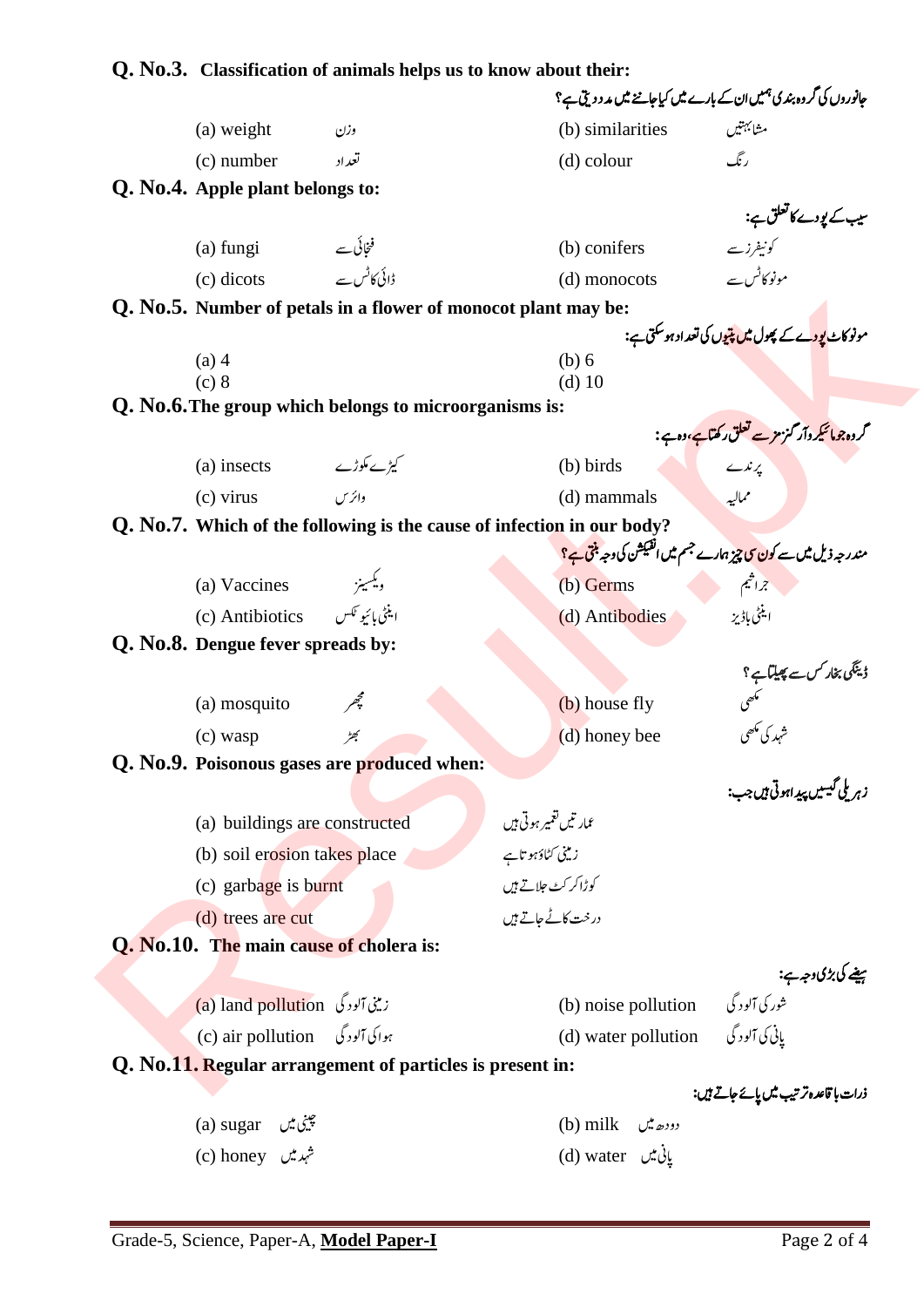## **Q. No.12. The pollution caused by burning of petrol is:**

|                                                                |                                    |                                                                                    | پٹر ول کے جلنے سے ہونے والی آلو د گی ہے:                                             |
|----------------------------------------------------------------|------------------------------------|------------------------------------------------------------------------------------|--------------------------------------------------------------------------------------|
| (a) land pollution                                             | ز مین کی آلود گی                   |                                                                                    | یانی کی آلودگی (b) water pollution                                                   |
|                                                                | c) air pollution (c) air pollution |                                                                                    | شور کی آلود گی (d) noise pollution                                                   |
| Q. No.13. Change of water into ice is called:                  |                                    |                                                                                    |                                                                                      |
|                                                                |                                    |                                                                                    | یائی کابرف میں تبدیل ہونا کہلا تاہے:                                                 |
| (a) freezing                                                   | جمنا                               | (b) melting                                                                        | فعجيهمانا                                                                            |
| (c) boiling                                                    | ابلنا                              | (d) condensation                                                                   | تمتثيف                                                                               |
| Q. No.14. Change of vapours into water is called:              |                                    |                                                                                    |                                                                                      |
|                                                                |                                    |                                                                                    | بخارات کا <mark>یانی م</mark> یں تبدیل ہونا کہ <mark>لا ت</mark> اہے:                |
| (a) evaporation                                                | تبخير                              | (b) freezing                                                                       | $\mathfrak{c}$                                                                       |
| (c) melting                                                    | تجھلنا                             | (d) condensation                                                                   | بحثثيف                                                                               |
| Q. No.15. Friction helps us in:                                |                                    |                                                                                    |                                                                                      |
|                                                                |                                    |                                                                                    | ر گ <mark>ڑ ہمیں مدد کرتی ہے:</mark>                                                 |
| (a) reading $\mathcal{L}^*$ $\mathcal{L}$                      |                                    | (b) writing                                                                        | لکھنے میں<br>دیکھنے میں                                                              |
| (c) thinking $\psi$                                            |                                    | $(d)$ seeing                                                                       |                                                                                      |
| Q. No.16. The main cause of earth rotation around the Sun is:  |                                    |                                                                                    |                                                                                      |
|                                                                |                                    |                                                                                    | سورج کے گر د <b>ز</b> مین کے گھومنے کی بڑی وجہ ہے:                                   |
| (a) magnetism مقناطيسيت                                        |                                    | (b) electricity                                                                    |                                                                                      |
| (c) friction                                                   | ر گڑ                               | (d) gravity (d)                                                                    |                                                                                      |
| Q. No.17. A bar that turns about a fixed point is called a/an: |                                    |                                                                                    |                                                                                      |
|                                                                |                                    |                                                                                    | ایک سلاخ جوایک مخصوص نقطہ کے گرد گھومتی ہے، کہلاتی ہے:                               |
| (a) pulley                                                     | یکی                                | (b) wedge                                                                          |                                                                                      |
| (c) lever                                                      | بيرم                               |                                                                                    | (d) inclined plane ڈھلوان سطح                                                        |
|                                                                |                                    | Q. No.18. Objects through which we can see but not clearly are called:             |                                                                                      |
|                                                                |                                    |                                                                                    | جن اجسام کے آریار ہم دیکھ سکتے ہیں گمر داشتح طور پر نہیں، کہلاتے ہیں:                |
| (a) transparent                                                |                                    | نيم شفاف translucent) انيم شفاف                                                    |                                                                                      |
| $(c)$ opaque                                                   | غير شفاف                           | منور (d) luminous                                                                  |                                                                                      |
| Q. No.19. An example of an opaque substance is:                |                                    |                                                                                    | غ <b>یر شفاف شے کیا ایک مثال ہے:</b><br>غیر <b>شفاف شے کیا ایک مثال ہ</b> ے:<br>سٹیل |
|                                                                |                                    |                                                                                    |                                                                                      |
| ثشوچيه (a) tissue paper)                                       |                                    | (b) tracing paper                                                                  |                                                                                      |
| (c) water                                                      | يانى كەستانلىق بول                 | (d) steel                                                                          |                                                                                      |
|                                                                |                                    | Q. No.20. Electric current is due to the flow of which of the following particles? |                                                                                      |
|                                                                |                                    |                                                                                    | برقی رومندر جہ ذیل میں سے کون سے ذرات کے بہاؤ کی وجہ سے ہوتی ہے؟                     |
| (a) neutrons                                                   |                                    | ایٹمز (d) atoms (d) atoms) الیکٹرونز (c) electrons) پروٹونز (b) protons) نیوٹرونز  |                                                                                      |
| Q. No.21. The meter used to measure electric current is:       |                                    |                                                                                    |                                                                                      |
|                                                                |                                    |                                                                                    | الیکٹرک کرنٹ کوماینے کے لیے کون سامیٹراستعال ہو تاہے؟                                |
| (a) thermometer گھرمومیٹر                                      |                                    | (b) ammeter                                                                        | ايميٹر                                                                               |
| (c) volt meter دولٹ میٹر                                       |                                    | (d) barometer                                                                      | بير وميٹر                                                                            |

Grade-5, Science, Paper-A, Model Paper-I Page 3 of 4